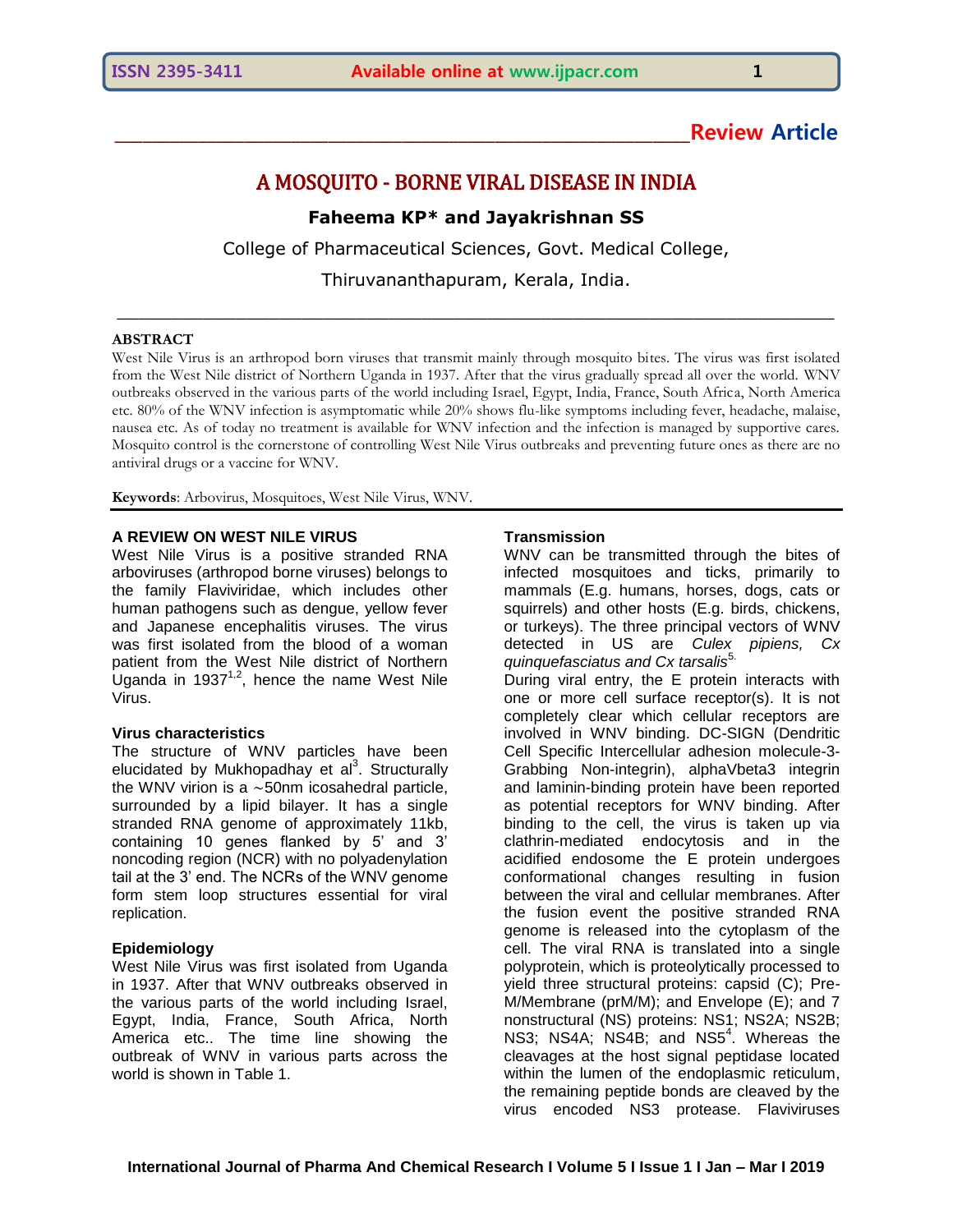replication requires the viral protein NS, which then serves as a template for the synthesis of many new copies of the infectious positive strand RNA genome.

WNV has complex host, host amplification and transmission requirements. When an appropriate bird host is infected by the bite of a

mosquito carrying the virus, the virus will amplify in the bird, then an uninfected mosquito can then acquire the virus by biting the viremic bird; both infected mosquitos can transmit the infection to humans or other hosts by its bite<sup>5</sup>. The life cycle of WNF was shown in Figure 1.

| 1937      | First isolation of WNV from Uganda.                                                                     |
|-----------|---------------------------------------------------------------------------------------------------------|
| 1951      | ISRAEL - first recognised epidemic of WNV. During this outbreak the various clinical features           |
|           | associated with infection were first described in detail.                                               |
| 1951-1954 | EGYPT - further understanding of ecology, epidemiology and clinical characteristics of WNV.             |
| 1957      | ISRAEL - severe neurologic manifestations among a group of elderly nursing home residants became        |
|           | the first reports of such neurologic events among human.                                                |
| 1962      | FRANCE - patients developed meningitis or encephalitis.                                                 |
| 1974      | SOUTH AFRICA - thousands of febrile illness cases were documented, with onle one case of                |
|           | encephalitis noted.                                                                                     |
| 1970-1980 | RUSSIA, SPAIN, SOUTH AFRICA, INDIA - large outbreaks of WNV were very infrequent.                       |
| 1981      | INDIA - first pediatric fatalities from WN neurological disease were reported.                          |
| 1996      | ROMANIA (Southeastern European Country) - epidemiology and clinical spectrum of WNV appeared            |
|           | to change, it was the first outbreak to be centered in a predominantly urban area, and it was the first |
|           | outbreak of the virus in which the preponderance of symptomatic cases involved CNS infection.           |
|           | MOROCCO (North Africa) - a high rates of CNS infection were observed.                                   |
| 1997      | TUNISIAN OUTBREAK - 173 patients were hospitalized with meningitis or meningoencephalitis and 8         |
|           | deaths occured.                                                                                         |
| 1998      | ITALY & ISRAEL - these large outbreaks were associated with higher rates of severe CNS diseases         |
|           | and higher fatality rates.                                                                              |
| 1999      | NORTH AMERICA - the virus was first detected in North America.                                          |
|           | VOLGOGRAD REGION OF RUSSIA - a large outbreak of WNV was observed.                                      |
| 2000      | US - progressive spread of WNV through the US.                                                          |
|           | <b>FRANCE</b>                                                                                           |
| 2001      | Expanded its geographic range from Mississippi river area to Pacafic Coast.                             |
| 2002      | The number of WNV cases in North America was unprecedented. this was the largest outbreak of WN         |
|           | Meningoencephalitis ever recorded anywhere, and also the largest outbreak of arboviral                  |
|           | meningoencephalitis ever documented in the Western hemisphere.                                          |
| 2003      | The virus was endemic to continental USA.                                                               |
| 2004      | INDIA - coinfection with JEV (Japanese encephalitis virus) was observed.                                |
| 2004-2010 | Although most states in US reported cases and fatalities between 2004-2010, these were generally        |
|           | more sporadic.                                                                                          |
| 2010      | INDIA - WNV in Tamil Nadu state was associated with ocular disease, an infrequently reported WNV        |
|           | complication.                                                                                           |
| 2012      | Outbreak is on track to be one of the worst West Nile season in North America.                          |
| 2013      | CHINA – the first confirmed human cases of WNV in China were reported in 2013.                          |
|           |                                                                                                         |



**Fig. 1: Life cycle of West Nile Virus**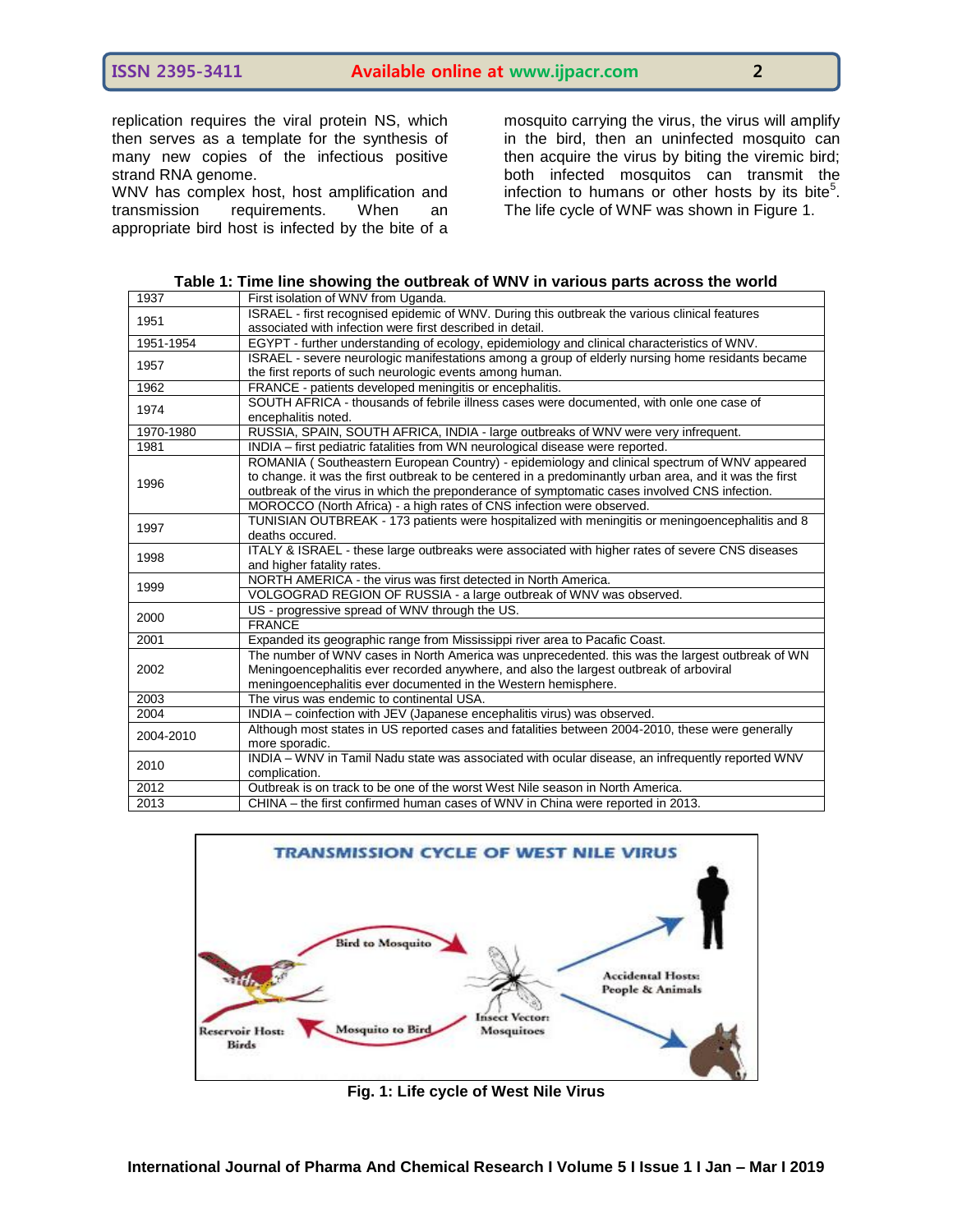## **Signs and symptoms**

The majority of WNV infections are asymptomatic. Symptomatic infections are primarily a mild, self-limiting febrile illness. However, approximately 1% of infected persons develop neurologic infections and disease. Most symptomatic patients exhibit mild illness with fever, sometimes associated with headache, myalgia, nausea and vomiting and chills. Approximately 5% of patients with symptomatic WNV infection develop neurologic disease including meningitis, encephalitis and poliomyelitis like disease, presented as acute .<br>flaccid paralysis<sup>1,5</sup>.

## **Diagnosis**<sup>2</sup>

- Nucleic acid based tests for WNV.
- Serologic diagnosis of WNV infections.
- WNV antigen detection.

## **Treatment**

Till now, no cure or specific treatments are available for WNV infection. Supportive care is the only option for caring patients infected with WNV. For mild cases, supportive care includes over the counter medications for fever control and pain relief. In severe cases, patients may require hospitalization for IV fluid administration, medication to control fever and pain, and possibly respiratory support. For patients with meningitis, encephalitis, or flaccid paralysis secondary to infection, treatment is based on guidelines for managing those disorders.

## **Prevention**

As WNV is transmitted mainly through mosquito bites, the best way to avoid WNV is to prevent mosquito bites. The possible precautions that avoid mosquito bites includes,

- $\checkmark$  Use insect repellent.
- $\checkmark$  Get rid of mosquito breeding sites by emptying standing water from flower pots, buckets or barrels.
- $\checkmark$  Stay indoors between dusk and dawn, when mosquitoes are most active.
- $\checkmark$  Use screens on windows to keep mosquitoes out.
- $\checkmark$  Wear loose, long sleeved shirts and long pants when outdoors.
- $\checkmark$  As mosquitoes are thought to be attracted to warm bodies, avoid getting too hot.
- $\checkmark$  Use mosquito swatter.

### **Recent outbreak of WNV**

Most recently, two WNV cases are reported in Kozhikode district of Kerala state, India. One case is confirmed by National Institute of Virology (NIV) in Pune and one is suspected case. A woman aged 24 years with confirmed WNV infection is admitted in the Intensive Care Unit in Govt. Medical College, Kozhikode. Further details about the WNV cases are not available<sup>16,17</sup>.

## **CONCLUSION**

As of today West Nile Virus has spread beyond its original known geographic range and caused human disease all over the world. In majority of the cases the infection is asymptomatic. Fever, headache, myalgia, nausea, chill are some clinical presentation during symptomatic infection. In some cases WNV are associated with meningitis or meningoencephalitis that complicate the situation. Mosquito control is the cornerstone of controlling West Nile Virus outbreaks and preventing future ones as there are no antiviral drugs or a vaccine for WNV.

## **REFERENCES**

- 1. Rossi SL, Ross TM, Evans JD. West Nile Virus. Clin Lab Med. 2010 Mar;30(1):47–65.
- 2. De Filette M, Ulbert S, Diamond M, Sanders NN. Recent progress in West Nile virus diagnosis and vaccination. Vet Res. 2012 Mar 1;43:16.
- 3. Mukhopadhyay S, Kim B-S, Chipman PR, Rossmann MG, Kuhn RJ. Structure of West Nile virus. Science. 2003 Oct 10;302(5643):248.
- 4. Chancey C, Grinev A, Volkova E, Rios M. The Global Ecology and Epidemiology of West Nile Virus [Internet]. BioMed Research International. 2015 [cited 2018 Aug 13]. Available from: https://www.hindawi.com/journals/bmri/2015/ 376230/
- 5. Denman S, Hart AM. Arthropod-borne Disease: West Nile Fever. J Nurse Pract. 2015 Jan 1;11(1):27–33.
- 6. Al-Jabi SW. Global research trends in West Nile virus from 1943 to 2016: a bibliometric analysis. Glob Health [Internet]. 2017 Aug 3 [cited 2018 Aug 13];13. Available from: https://www.ncbi.nlm.nih.gov/pmc/articles/P MC5543434/
- 7. Arnold C. West Nile virus bites back. Lancet Neurol. 2012 Dec 1;11(12):1023–4.
- 8. Calisher JSM and CH. Alexander the Great and West Nile Virus Encephalitis - Volume